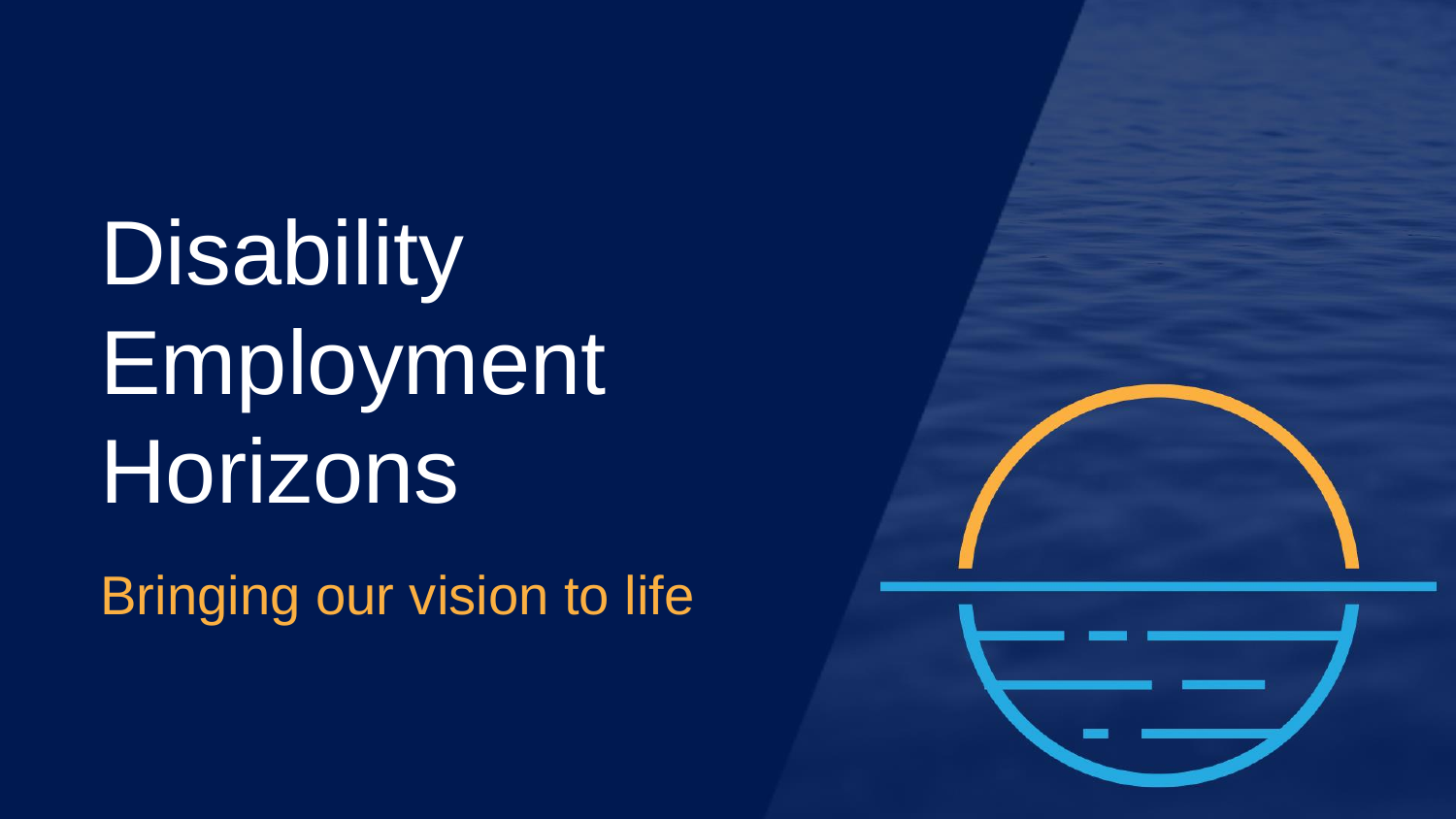# **Making the Vision a Reality**

Introduction, Housekeeping and Acknowledgement of Country Kerrie Langford, Head of Employment, NDS

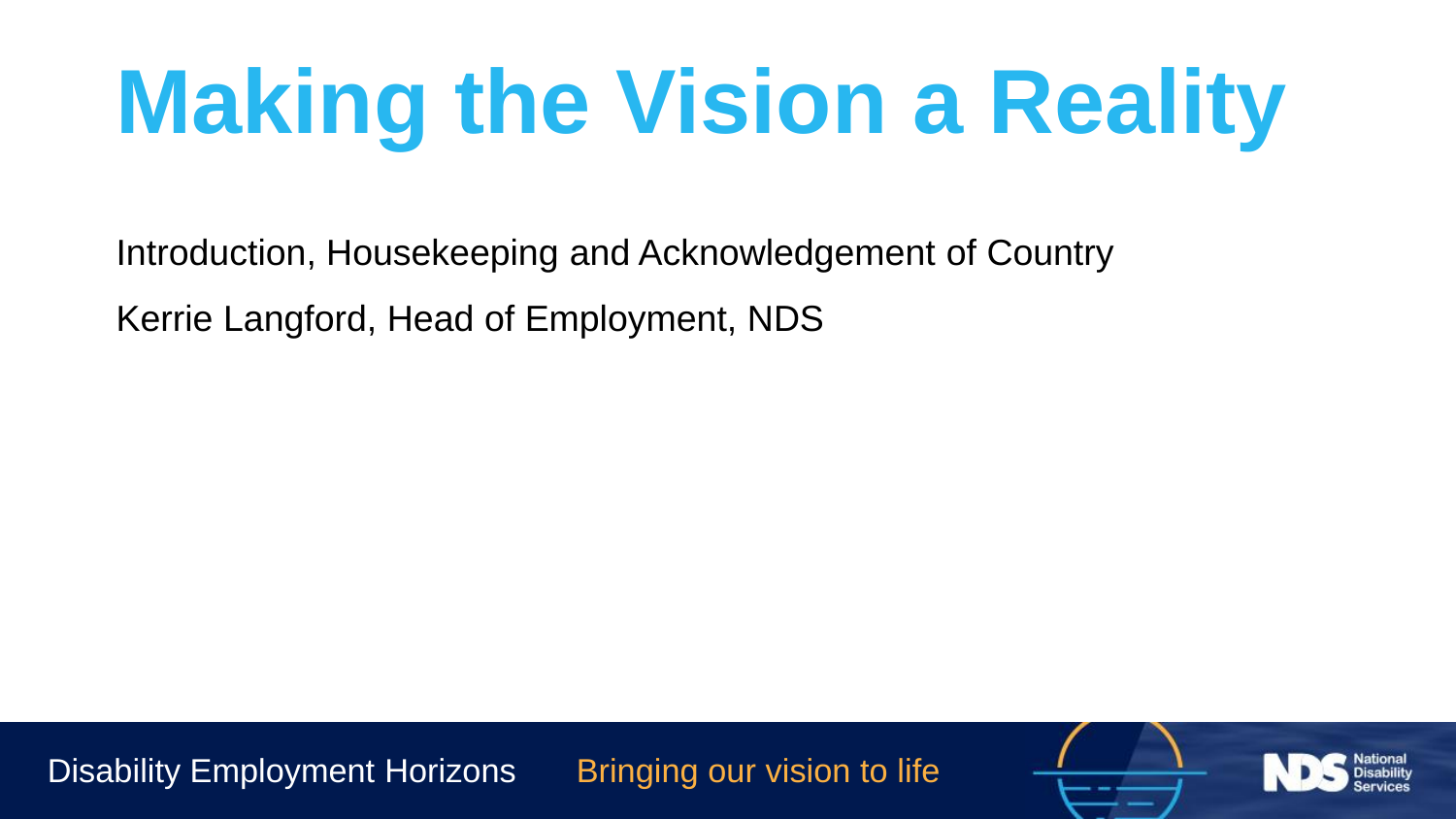### **Community of Practice – Session 2**

The second NDS Industry Vision Community of Practice (CoP), with the theme "*How to investigate and implement new business opportunities".*

This month we are pleased to have Steve Betinsky the General Manager, Employment and Enterprises at OCConnections, present on two recent business contracts.

Following Steve's presentation, we will examine investing in business development, empowering the right people in crucial roles and developing solutions to customer problems that result in mutually beneficial commercial transactions.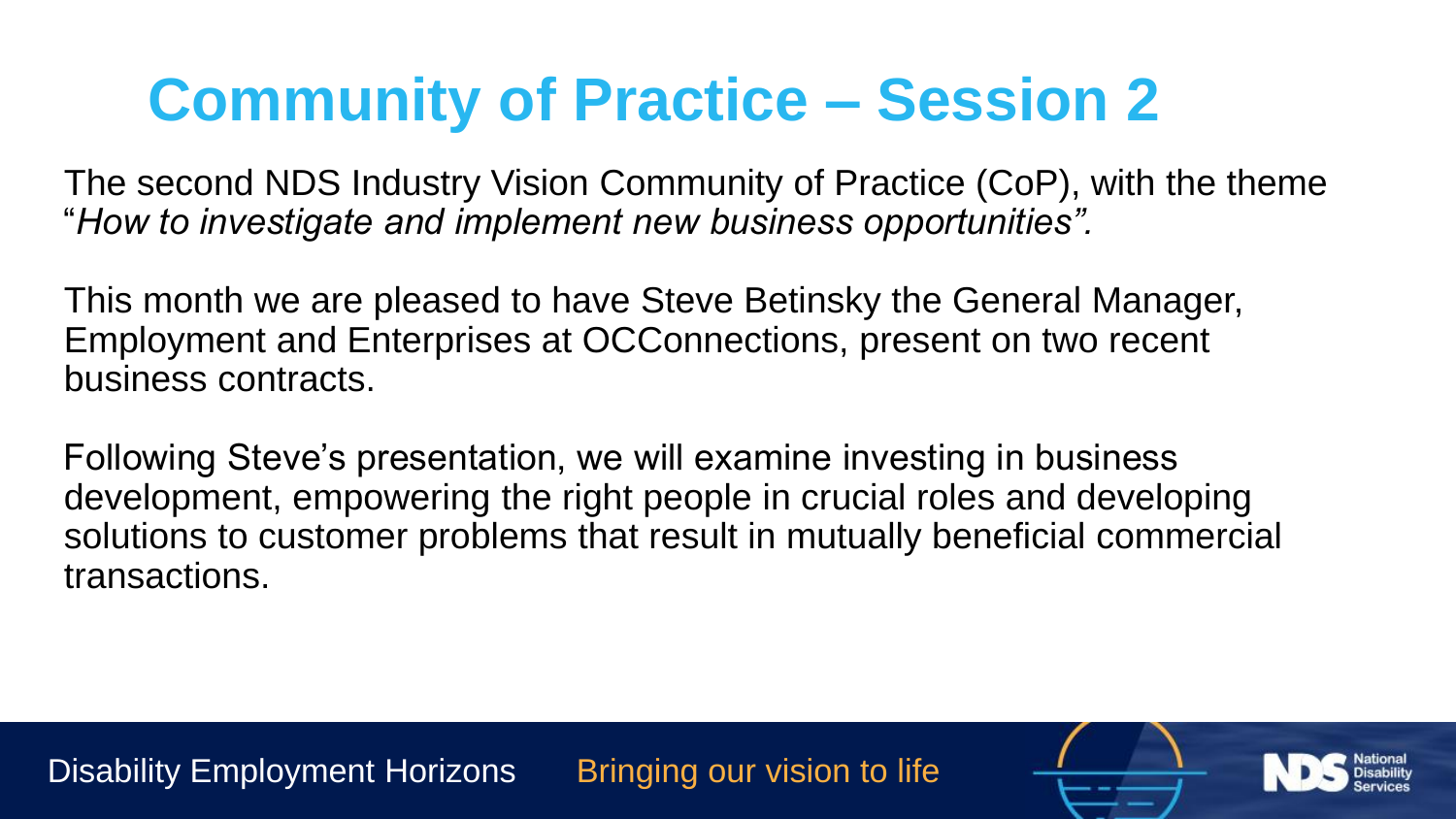## **Community of Practice – Online**

#### **VISION WEBINARS**

NDS has commenced running a series of webinars for members on operationalising our Industry Vision for Supported Employment.

Link to Powerpoint slideshow - Community of Practice 29 September 2021 - Making the **Vision a Reality** 

#### **LEARN MORE**

**BUYABILITY IMPACT TOOL** 

**BUYABILITY SUCCESS STORIES** 

**SHARE YOUR STORY** 

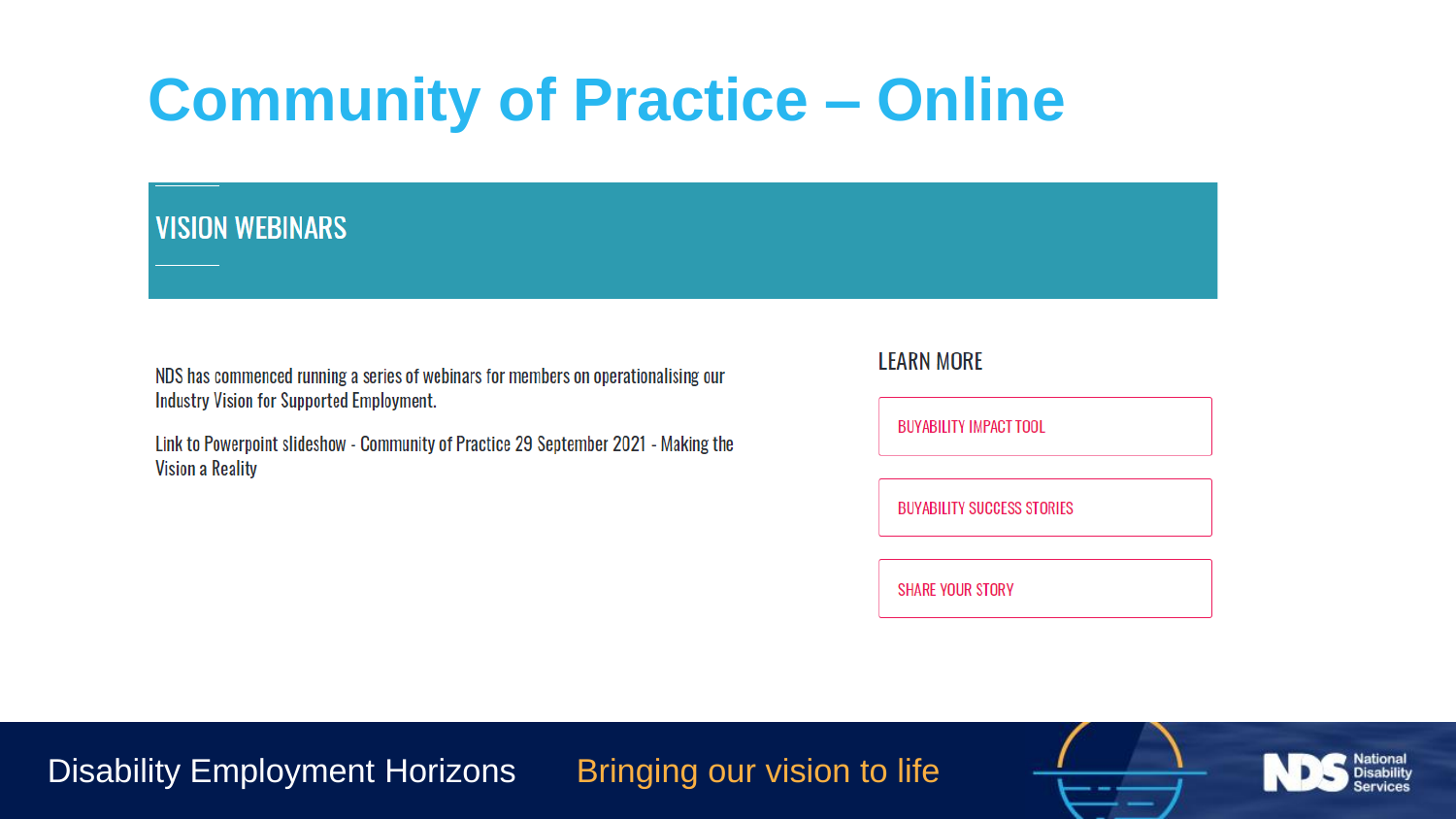### **Social Procurement**

### **BuyAbility**

…increasing employment opportunities of people with disability through socially responsible procurement opportunities.

The BuyAbility Website enables government and business to identify and source BuyAbility Social Enterprises nationally searching by location and business category.

Engaging 1,725 \$40.016M secured in **Contracts with 64** people with \$35.13M net **Social Enterprises** contracts for Social disability in economic benefit across Australia **Enterprises** employment

BuyAbility connects Social Enterprises with businesses across Australia. We find the perfect suppliers for a job, and assist in providing employment opportunities for people with disability. We are experts in building great B2B relationships throughout Australia with over 600 locations across the country. Read more  $\rightarrow$ 

Do Business With Social Enterprises

#### **What Are Social Enterprises**





#### **Who Uses Social Enterprises**

| <b>GOVERNMENT SECTOR</b>   |  |
|----------------------------|--|
| <b>PRIVATE ENTERPRISES</b> |  |
| <b>CASE STUDIES</b>        |  |

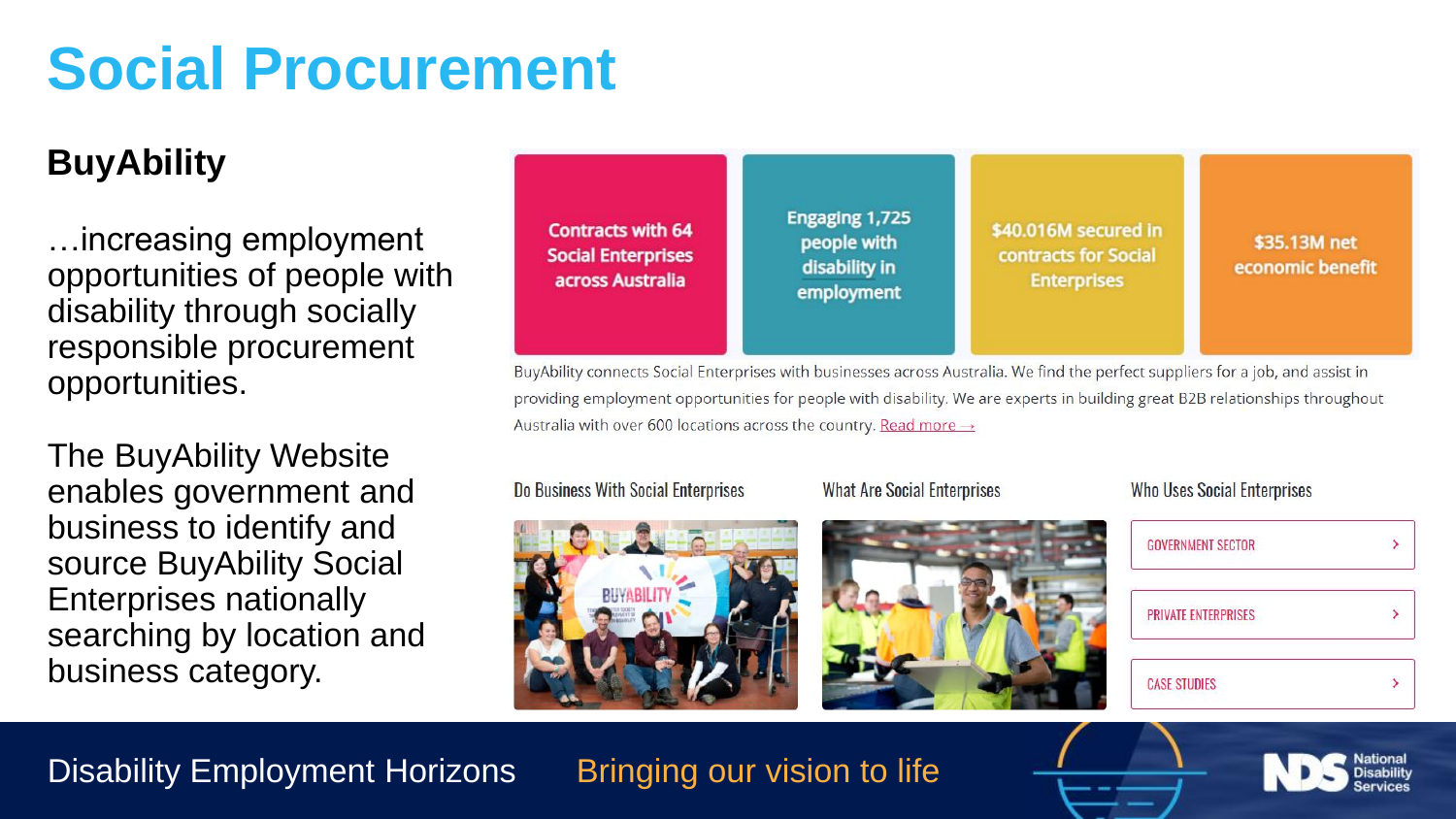### **Social Procurement**

#### **BuyAbility**

**Social Procurement Information, Templates & Tools** 



#### **Articles and Guides**

Recommended reading to help win tenders, including links to the social procurement guidelines & information for the different State Governments/Territories & Federal Government.

View Articles and Guides >

#### **LEARN MORE**

**PRO-BONO AUSTRALIA WEBINARS** 

NSW GOVERNMENT BUSINESS CONNECT WEBINARS **AND EVENTS** 

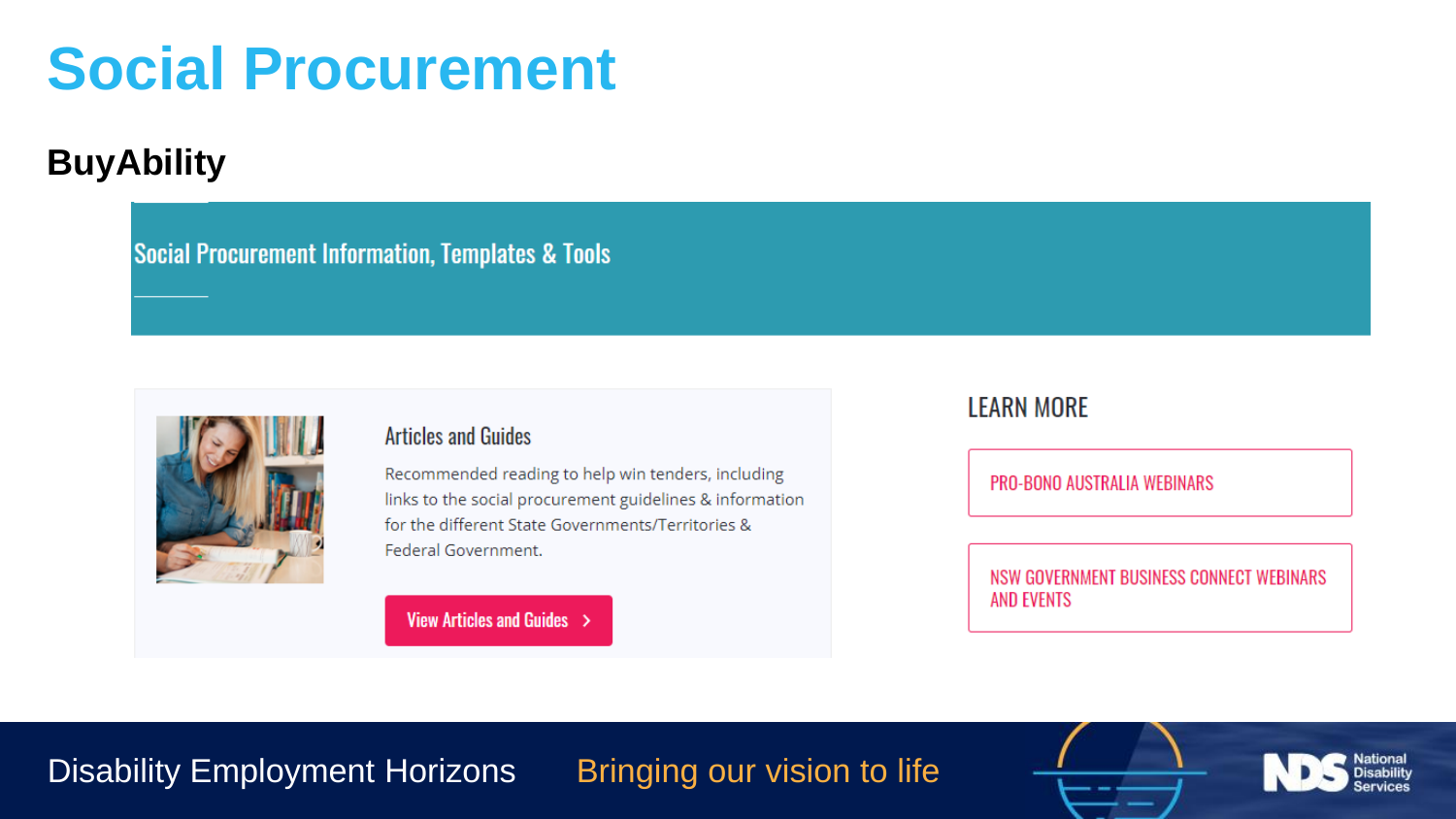### **Social Procurement**

#### **Social Traders**

We have connected over 120 Business and Government Members with more than 450 Certified Social Enterprises.

This has generated \$222m in trade, creating a range of impacts from jobs, training, community services, charitable donations and positive environmental outcomes.

### We unlock business for good in three ways



*We create a more inclusive and equitable Australia by making buying from Social Enterprise the norm.*

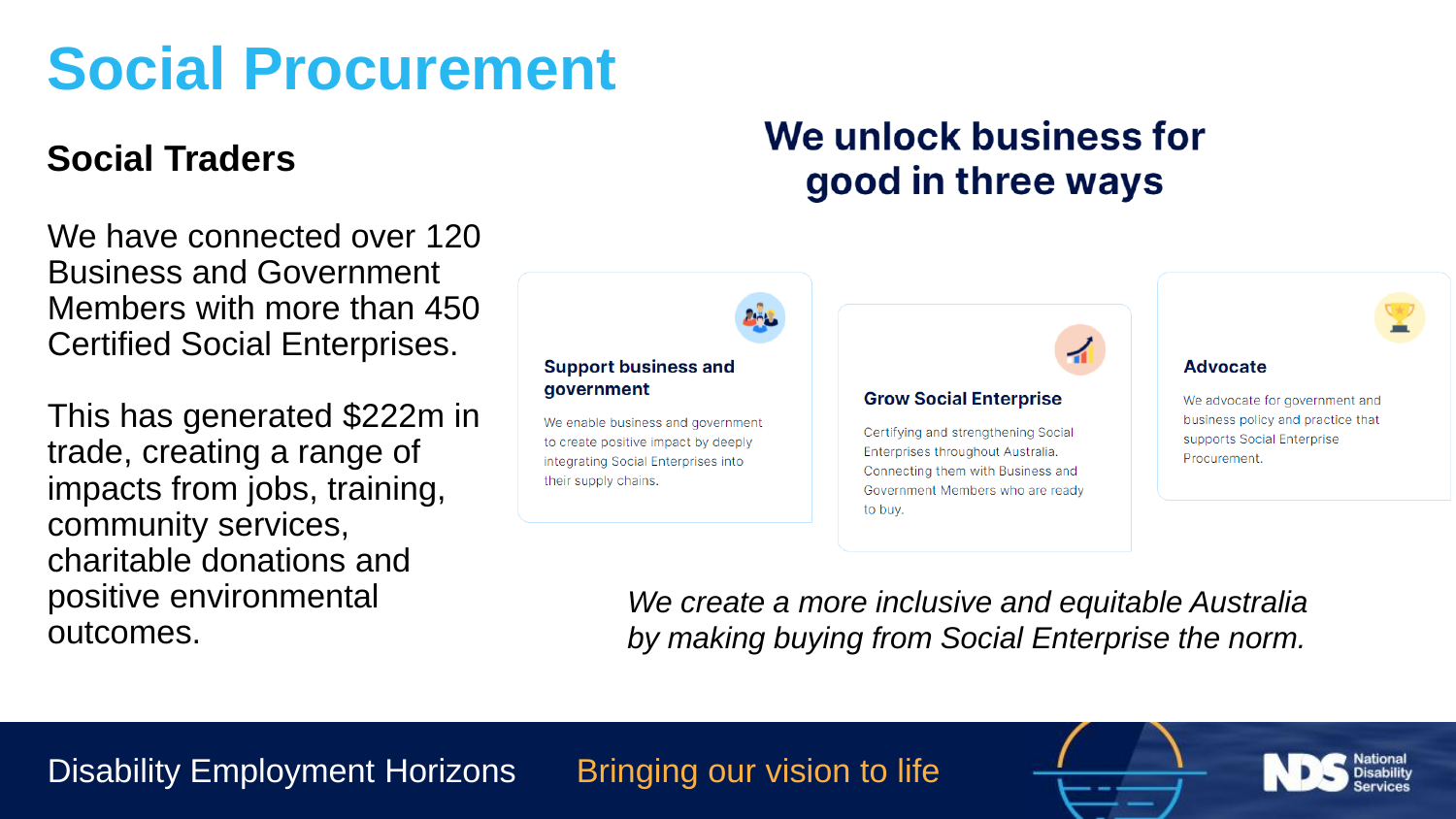## **New Business Opportunities**

Steve Betinsky, General Manager Employment & Enterprises OC Connections

Steve's career in senior leadership spans for-purpose and forprofit organisations across a diverse range of sectors.

Before moving into the not-for-profit sector, Steve held senior leadership roles within the corporate sector including, General Manager Transaction Banking at National Australia Bank, Head of Payments Solutions at NAB, and Operations Manager, Telstra National Activations Centre.

Steve then became the GM of the Asylum Seeker Resource Centre (ASRC) and then Director, Social Enterprises, ASRC.



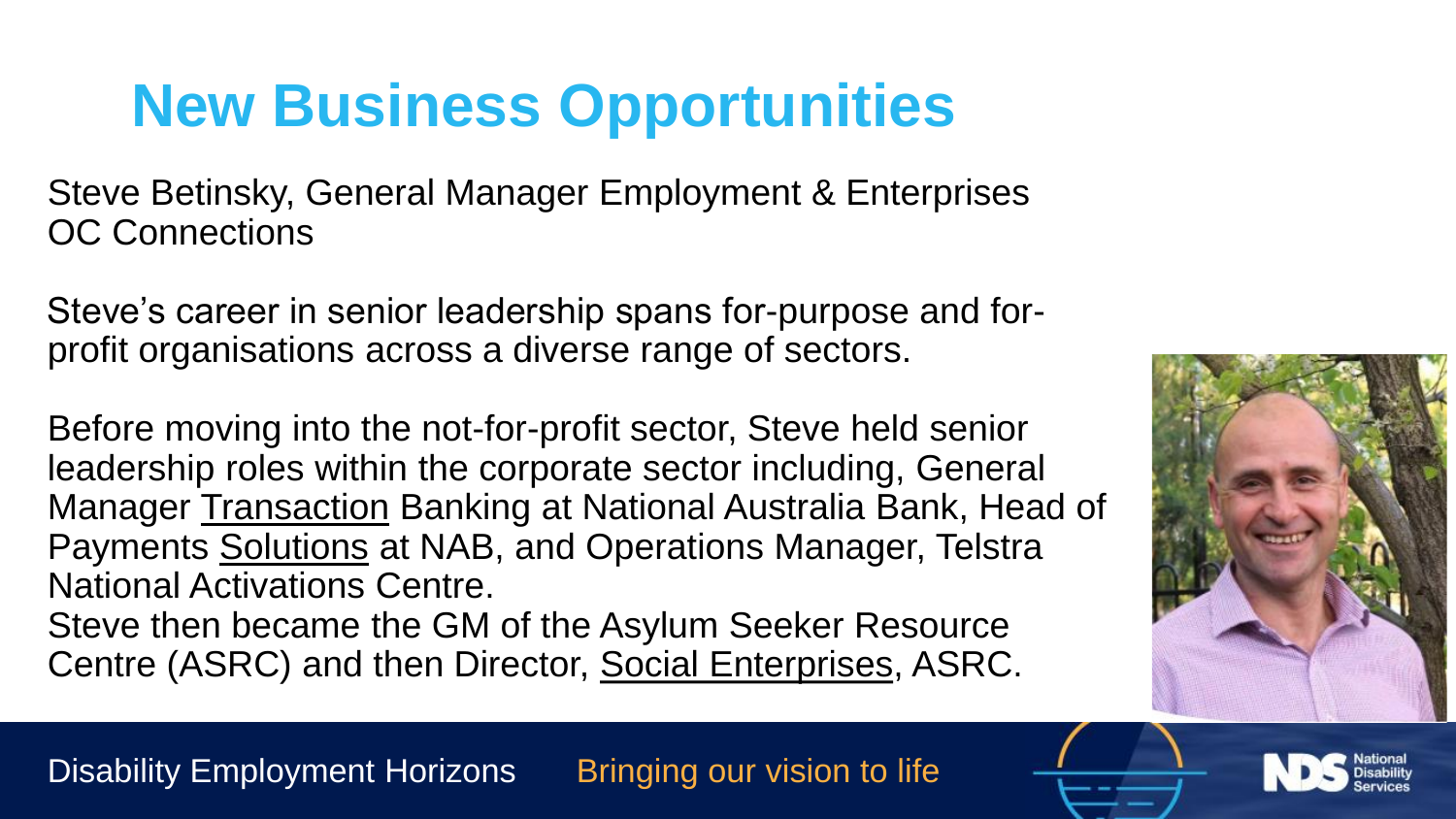### **About OC Connections**

*OC Connections Enterprises (OCCE) provides a range of specialised and innovative employment services across Melbourne.*

*Services include:*

- *supports in employment,*
- *career planning and goal setting,*
- *skills training,*
- *job placement and*
- *work experience opportunities*

*Provide opportunities for work, training and skill development in a professional commercial environment across a range of workplace settings.*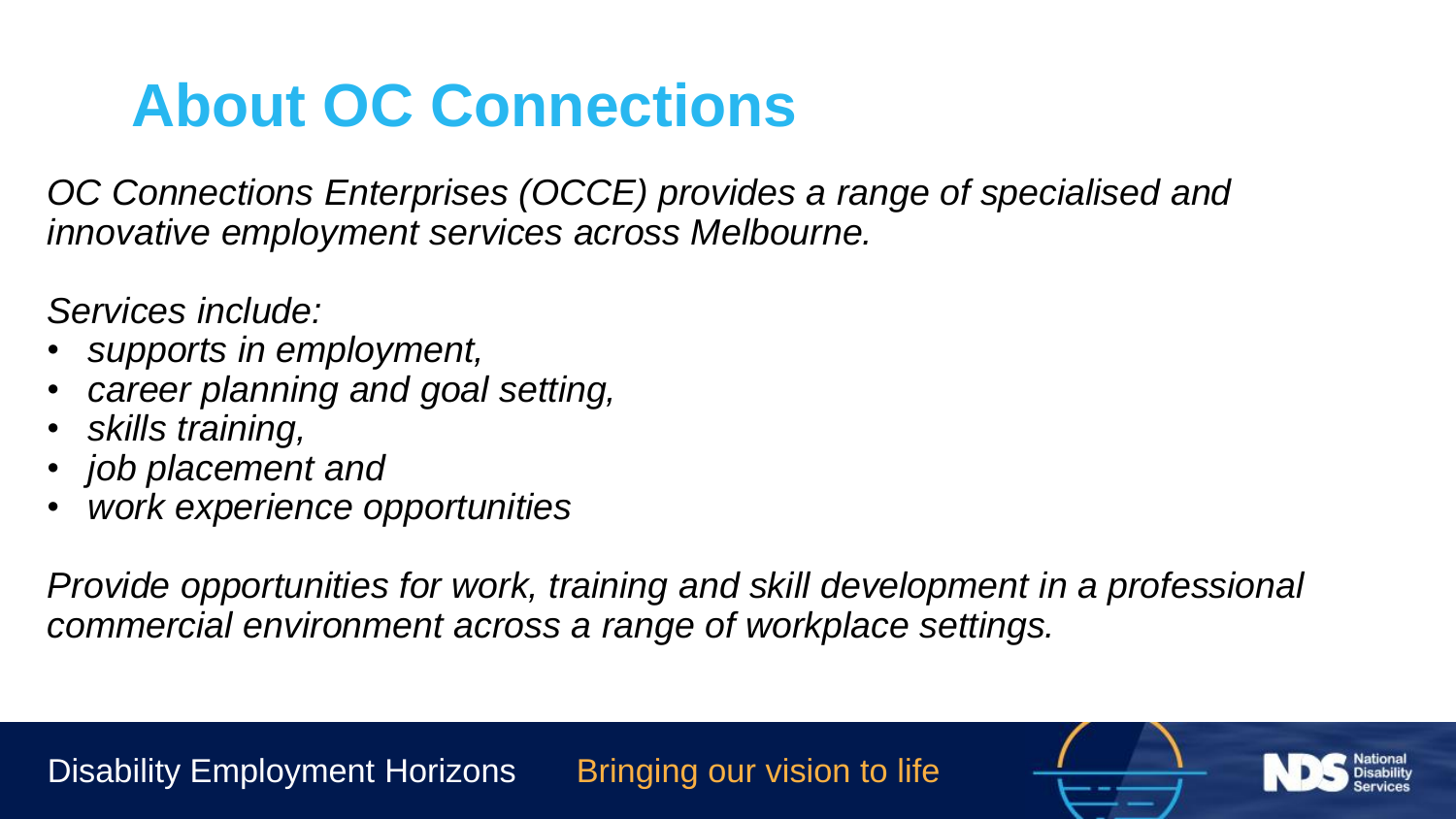### **About OC Connections**

We ......build ongoing, mutually beneficial relationships with our commercial *customers by delivering on our promise of value, quality and timeliness.*

*Our 2000m2 multi-purpose Oakleigh South premises, combined with over 115 experienced and flexible staff, enables OCC Enterprises to deliver your packing, general assembly, light manufacturing and administration projects – large or small – on time and on budget.* 

*Our mobile fleet clean and administration teams can also do this onsite at your premises.*

*Each year OCC Enterprises provides commercial services to over 50 businesses across Australia, creating over 118,000 hours of meaningful employment for people with a disability.*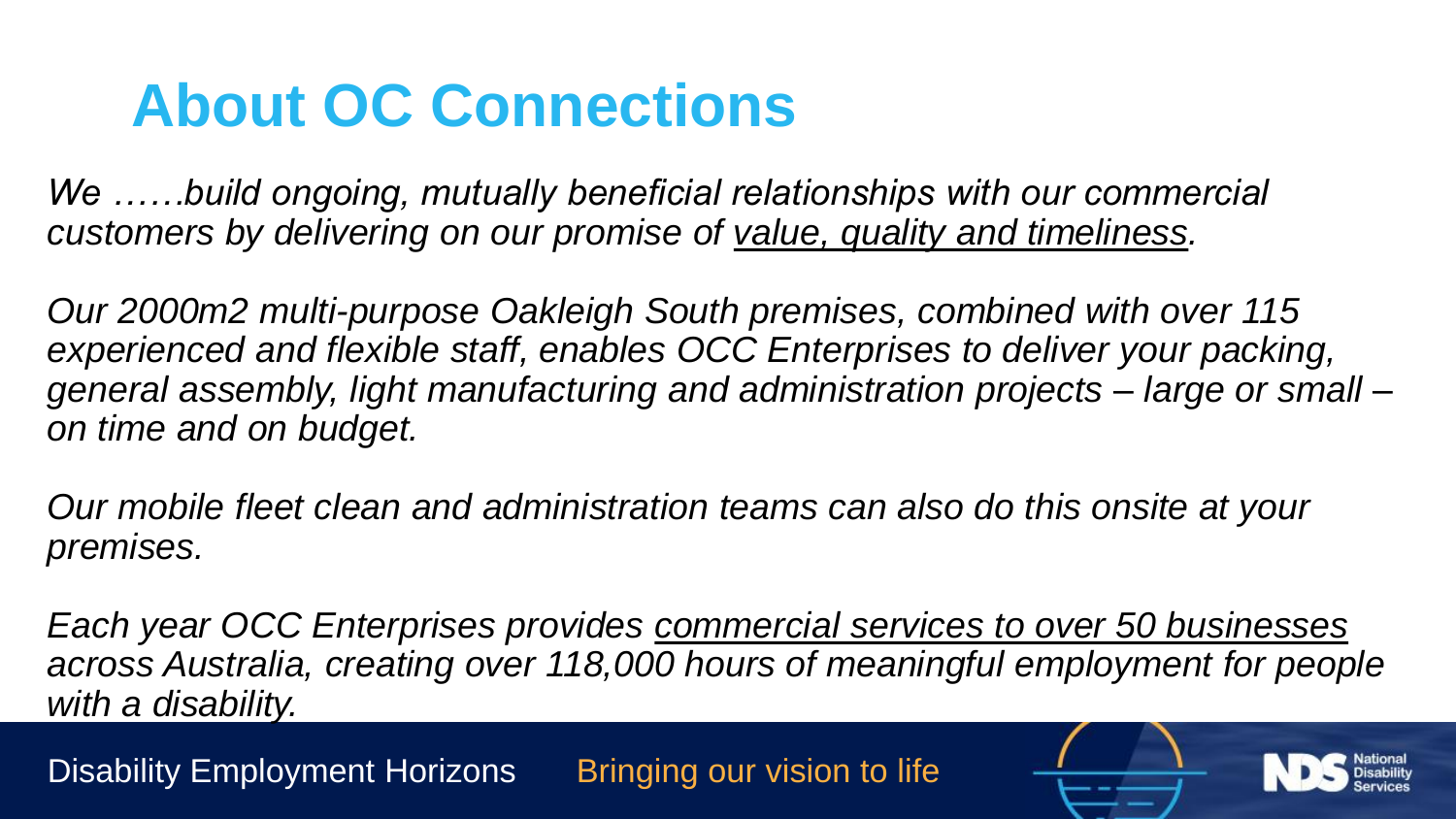### **Business Development Questions**

- 1. How do you weigh up the balance between purpose and profit? sustainability margin
- 2. Tell us about the challenges of the opportunity and any internal barriers?
- 3. With developing a pipeline of work, what are your KPI's and how do you report?

For everyone to consider – are there national social procurement opportunities that could benefit from a consortium bid across multiple social enterprises?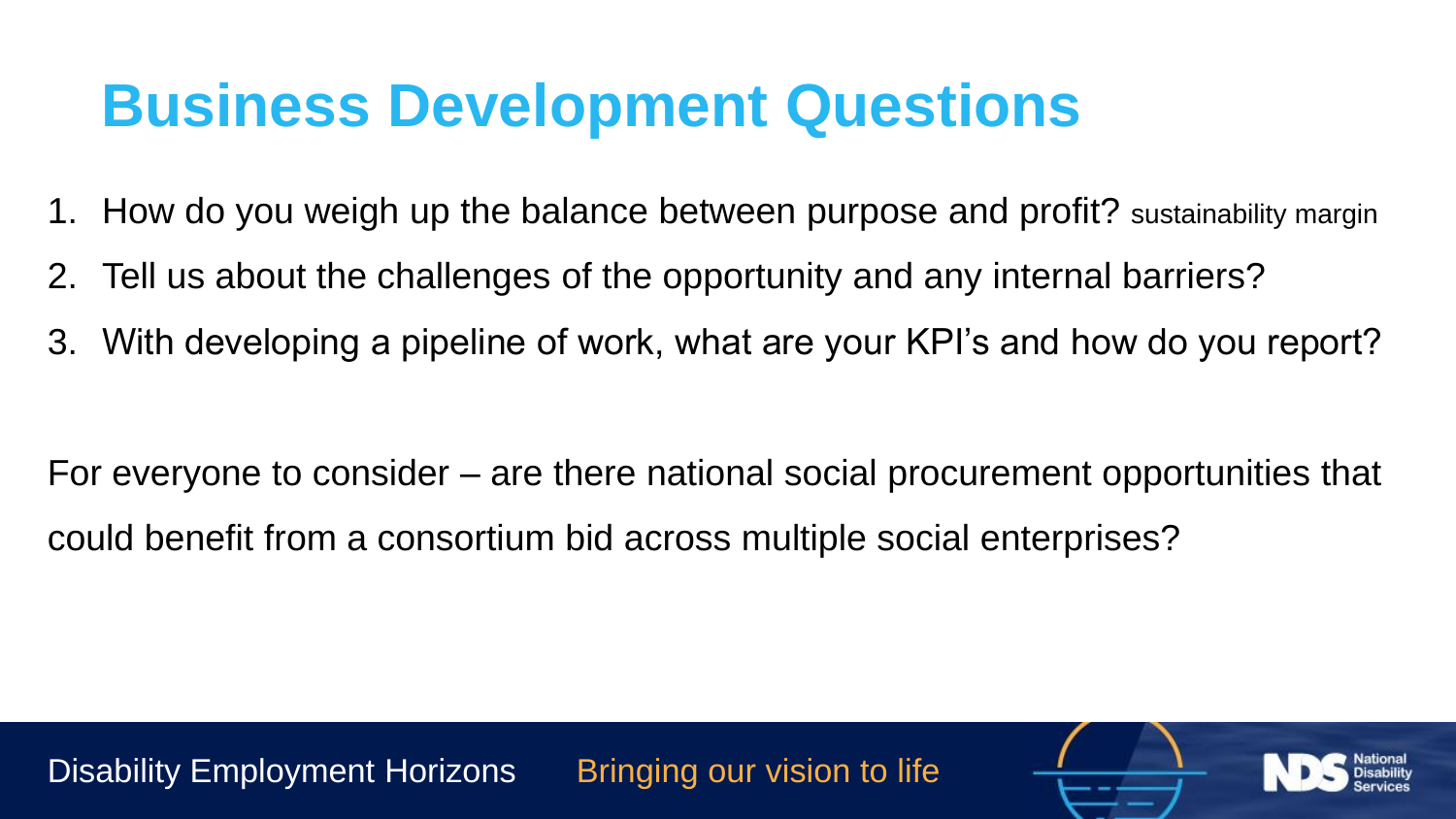### **Investing in Business Development**

People - empowering the right people in crucial roles

Culture - profit, purpose plus a culture of commerciality

Tools - setting KPI's, monitoring performance and enabling contribution from others

Solutions focused - to customer problems that result in mutually beneficial

commercial transactions

For everyone to consider – *how well does your organisations business development approach compare?*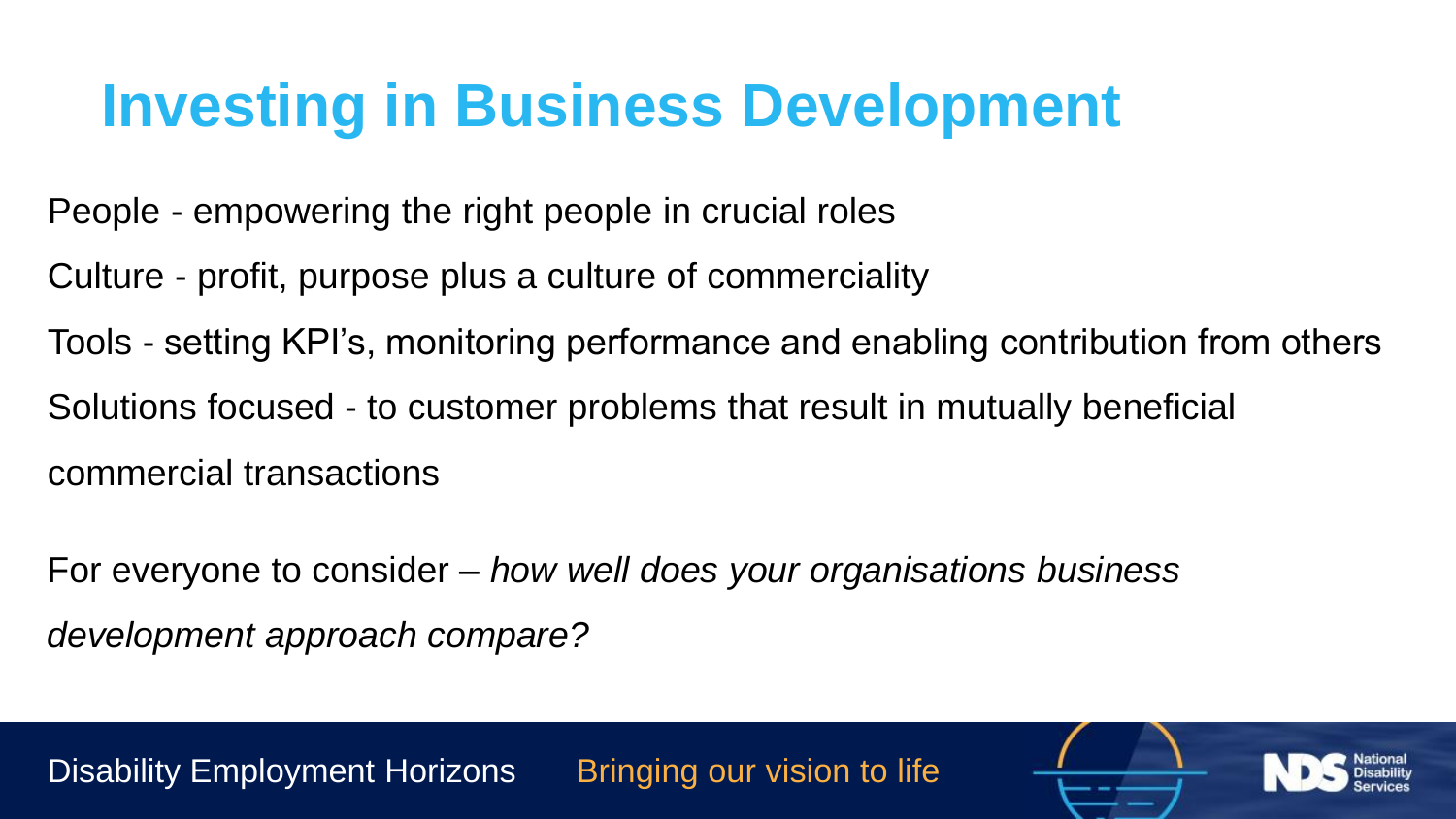## **Next CoP – 30th November**

- 1. Based on your input and voting of future content
- 2. Plenty of time to continue voicing your opinion on what future content you would like to see, so please continue to send these through (Paul Musso distributed this document 30<sup>th</sup> September, and we have collated many responses)
- 3. For November please vote in chat before the end of todays session, your preference:
	- **A.** Pricing readiness case study Keogh Bay tool
	- **B.** Employment pathways
	- **C.** Business partnerships with a sales focus